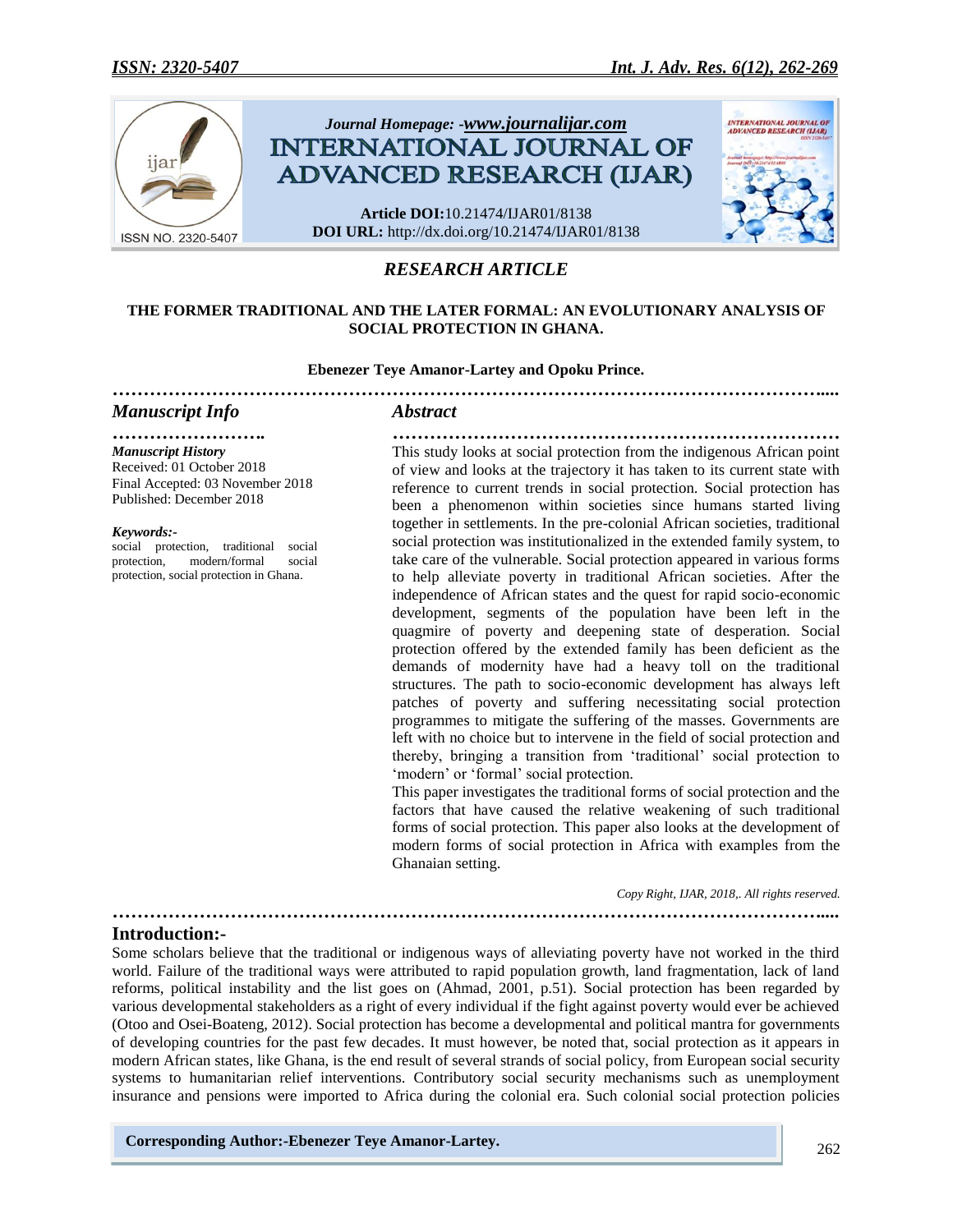covered only a minority (formal sector employee of the colonial administration) within colonial societies (Devereux, 2013, p. 13). Social protection in Africa today has come about as a result of the blend of a rich, complex and diverse pre-colonial, colonial and post-colonial experiments and experiences geared towards poverty alleviation and the maintenance of minimal standards.

Social protection has gone through phases and has evolved from the pre-colonial era to its present state. In Sub-Saharan Africa, the effects of economic recession and structural adjustment since the 1980s added some impetus and caused a number of international agencies and some African states to emphasize social protection as a useful strategy for positive change (Umukoro, 2013). In the 1980s and 1990s, during the years of structural adjustment, there was a heightened level of hope across Africa that if states remained disciplined and endured the short-run social hardships the long-run benefits would be enormous. Due to the economic hardship that developing states had to endure during the years of the Structural Adjustment Programme (SAP), the levels of impoverishment for the vulnerable increased across the poor regions of the globe as evident in Africa and Latin America (Hutchful, 2002; Kelly, 2001). This necessitated the call for putting a "human face" to adjustment by some non-governmental organizations and some United Nations agencies.

Towards the end of the 1990s, consensus was reached between the donor community, the United Nations and the developing countries on the International Development Goals (IDG). The principal objective of the IDG was to reduce by half the proportion of people living in extreme poverty by 2015. If poverty reduction would be achieved, social protection would be instrumental in this agenda. An analysis of the changes and the dynamics of social protection in developing economies ought to be considered.

### **Methodology and Research Questions:-**

This study was conducted within the broad framework of the qualitative research. It employed content analysis approach where existing materials in relation to the evolution of social protection were studied. The discussion in this paper was drawn from available literature. Discussions focused on the research questions below:

- 1. What is social protection?
- 2. What was the nature and forms of traditional social protection prior to the emergence of the modern state and its social intervention policies?
- 3. How different are the forms and nature of modern social protection from traditional social protection?
- 4. How has social protection evolved over time, in the quest of Ghanaian governments to alleviate absolute poverty?

### **Contextualization of Social Protection:-**

Social protection, to the different economic regions of the world, denotes different issues and approaches, which are embedded within the social, political and economic contexts of the different regions. In the developing world, social protection has a strong focus on poverty reduction and the provision of support to the poorest of the society (Barrientos, 2010, p. 2). The developing world, sees social protection as a policy framework for addressing the problem of poverty, deprivation and vulnerability. In the developed countries, one sees the emphasis of social protection being on income maintenance and on the protection of minimum standard of living for citizens.

Social protection, being a tool for poverty reduction, has been identified to engulf various programmes that are state sponsored and geared towards providing assistance to individuals who are in dire need of support in order to fight against poverty. In consonance with the statement that social protection is a governmental or state policy at poverty alleviation, social protection has been defined as "public actions taken in response to levels of vulnerability, risk and deprivation which are deemed socially unacceptable within a given polity or society" (Conway, de Haan and Norton, 2000, p. 3; Norton, Conway and Foster, 2001, p. 7).

Standing (2007) on the other hand, defines social protection as "the full range of protective transfers, services, and institutional safeguards supposed to protect the population "at risk" of being "in need"" (p. 512). According to standing (2007) social protection should be protective of the vulnerable segments of the population. The Ghana School Feeding Programme comes as a protective scheme for children of school going age in Ghana

Social protection being public and state sponsored, therefore, engulfs a wide range of policies and programmes that protect and promote descent livelihoods and secures the welfare of people suffering as a result of extreme and chronic poverty and deprivation and to provide shocks for the vulnerable segment of the population. Social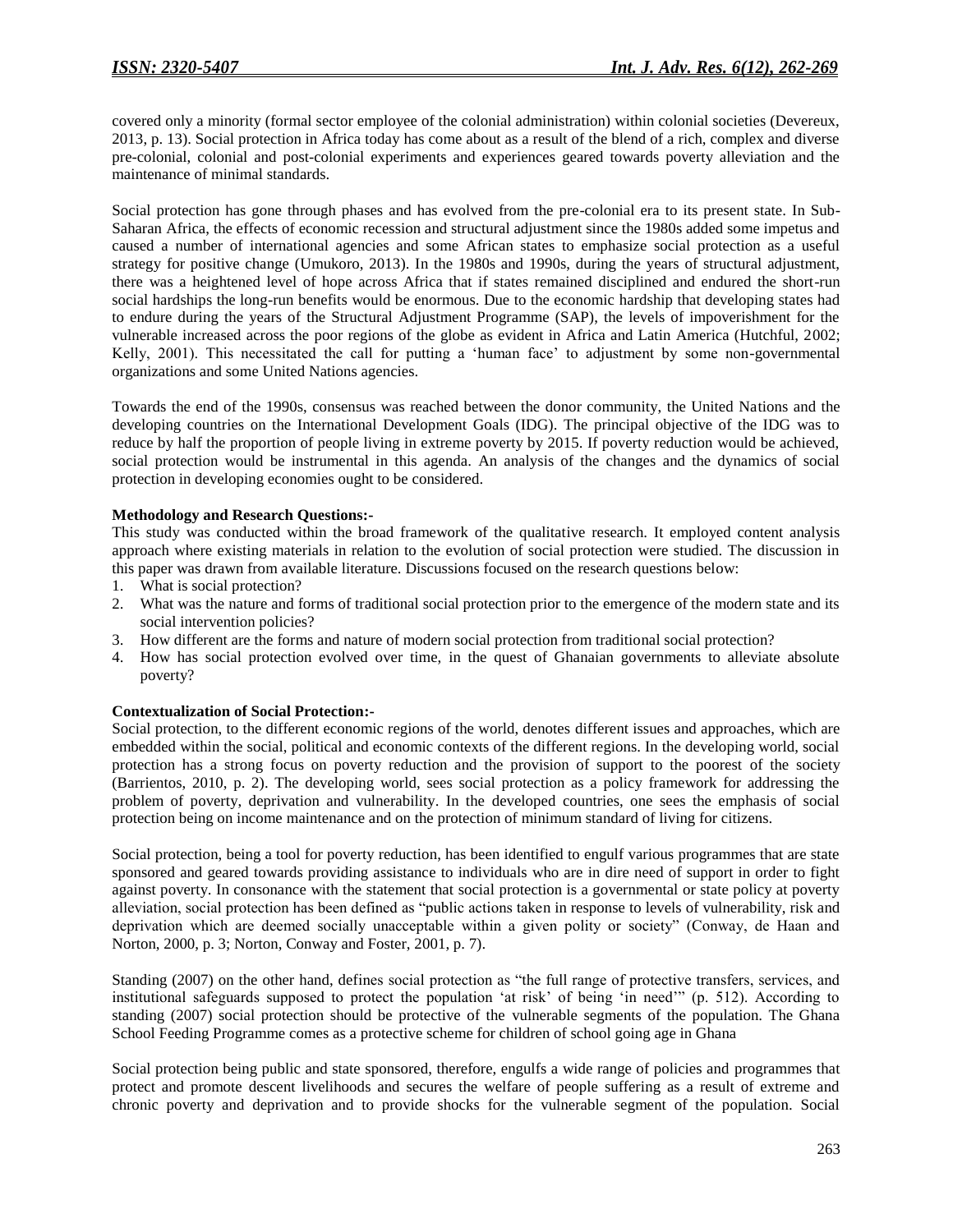protection comes as assistance in the form of a state sponsored social programme with the intention of benefiting the public and it is intended to prevent and ameliorate the severity of poverty and sometimes, to remove the vulnerable from the state of extreme poverty and deprivation.

### **Traditional Social Protection:-**

The phenomenon of social protection policies and programmes are not entirely new in Africa. There had always been a form of social protection in the traditional African societies. Social protection is not strange to the traditional African societies. It has always been in existence dating back to the era pre-dating writing, which is evident from the sayings and proverbs of Africans. Traditionally, the extended family created the platform for the provision of social protection. Otoo and Osei-Boateng (2012), emphasised this point by noting that African societies have traditionally relied on the extended family system. The traditional African family system took great responsibility in taking care of the needs of all members of the family, ranging from children to the aged. The poorest of people had always relied on one form of informal or traditional social protection which was based on the extended family system, religious group to which one belongs or the community from where one comes or lives in. There were also community norms and obligations put in place to help vulnerable individuals and families (Sultan and Schrofer, 2008; Chitonge, 2012; Otoo and Osei-Boateng, 2012).

Traditional social protection was provided and cut across the various age brackets provided there were individuals who needed assistance. Needy members of the community: infants, orphans, sick, poor, the aged etc., were all covered by the traditional system of social protection. All vulnerable groups within the society had a safety net in the extended family system (Osie-Boateng, 2012). Informal social protection mechanisms ranging from kin-based support systems and local credit societies and faith-based networks have long existed in Ghana, although the more traditional kin-based mechanisms are declining in importance under the influence of urbanisation and demographic changes (UNICEF, 2009).

Giving accounts of indigenous social protection in pre-modern African societies, Ouma (1995), explained that Ugandans for instance, lived and survived as ethnic nationalities in definite geographical zones on the basis of kith and kin. The indigenous and traditional authority that was at play in those societies were exercised through a system of clan leaders (elders and heads of household). Such a system was influential and very effective in the identification and maintenance of strict social control and order in situations where there were no distinctions between home and place of work. In those systems, everybody knew each of his/her neighbours sufficiently and intimately (Ouma, 1995).

The underlying principle of traditional social protection was identified to be "collective responsibility". Ouma (1995) intimated that, "in such areas as housing, creating and maintaining access roads, farming, food harvesting and its storage, hunting down wild animals and destroying vermin that were a potential danger to both human security and food crops, caring for the elderly and the sick, consoling and assisting the clan/family members in bereavement to mention but only a few of the instances based on mutual-aid assistance and reciprocity" (p. 5-6). Members of the family saw the needs of others connected to their own, hence were collectively responsible for each other. The poverty of a member was regarded as an affront on the image of the entire extended family. It was based on this principle that family members came to the aid of vulnerable family members in the seasons of their vulnerability.

In the traditional African societal setting, one qualified to be covered by social protection policies based on some social principles like reciprocity, altruism, social cohesion and personal intimacies. When a member of the society exhibits these qualities, they were sufficient to guarantee social protection in both good and bad times. Social protection in the traditional sense was extended to all members of the ethnic nationality to ensure that there was equity and social justice. "There was thus no talk of famine or homelessness in precolonial times. Social protection was total, resulting in extensive local commitment to culture and tradition and indeed area based development" (Ouma, 1995, p. 6)

Some contributory factors to the erosion of traditional social protection and the adoption of modern forms of social protection. Colonisation and modernization of Africa were concluded to have destroyed the erstwhile serenity and the mutual social support systems in indigenous African societies. Ouma (1995) gave accounts of the forms that the destruction took. Three forms were identified: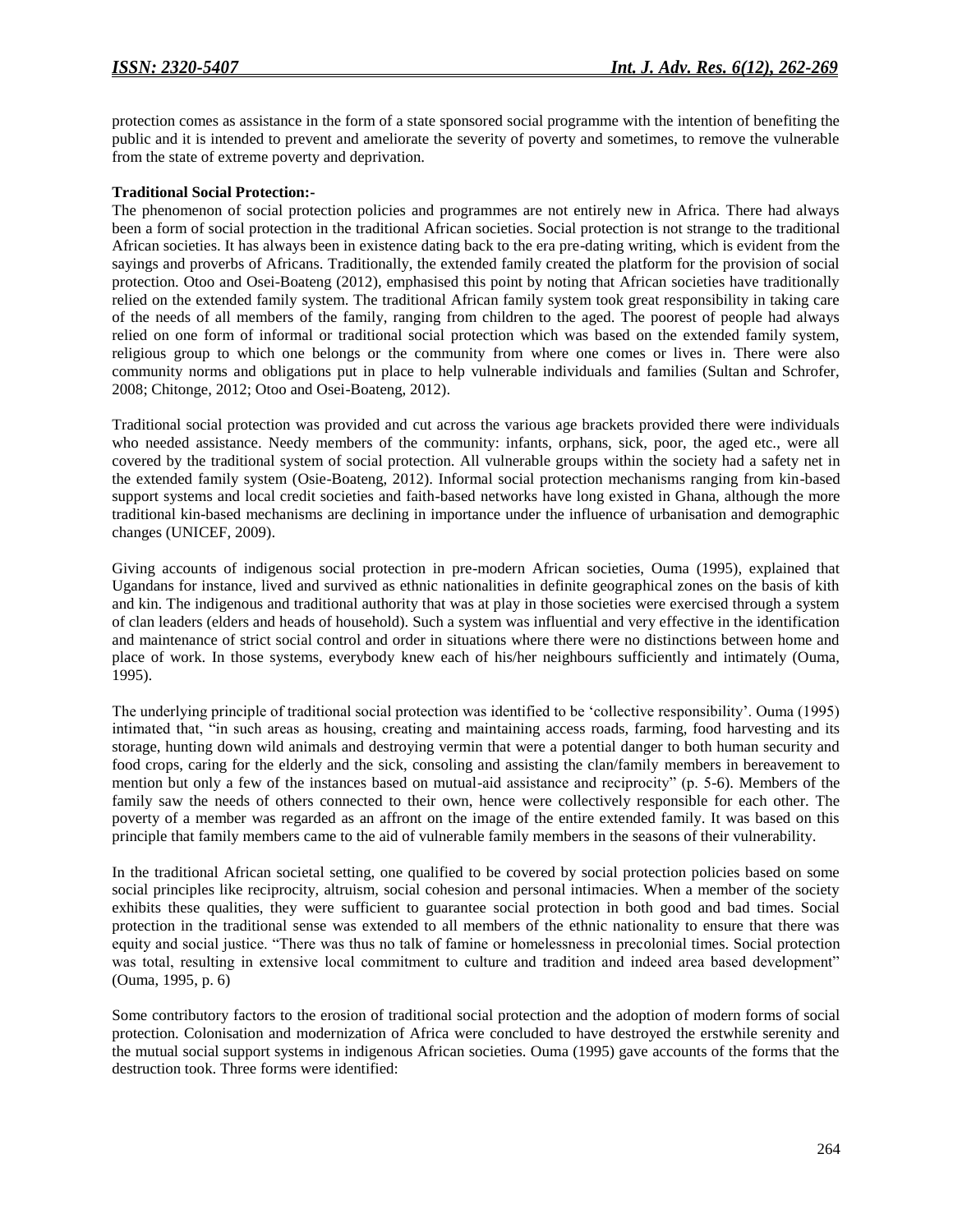- 1. the dispossession of the local populations (ethnic nationalities) of the political power to manage their own affairs and determine their own destinies, and the transfer of this to the relatively inaccessible, alien and bureaucratic Protectorate Government with its headquarters in Entebbe;
- 2. the introduction of money as the sole medium of exchange for goods and services: transactions which had previously been rendered on the basis of bartering; and mutual-aid benefit support schemes, in turn inspired by reciprocity, altruism and social cohesiveness; and
- 3. the promotion of the distinction between home and place of work through the introduction of towns as administrative and commercial centres, besides the other centres of concentrated activity such as mines and plantation agriculture" (p. 6).

#### **Modern Social Protection in Africa:-**

Social protection has now moved from the realm of the family, community or traditional area, to the national level. This "formalization" of social protection, has gradually removed the burden of social protection from the family to the state.

Modern or formal "social protection in contemporary Africa is the product of several strands of social policy, from European social security systems to humanitarian relief interventions" (Devereux, 2013, p. 13). The current social protection policy agenda in Africa is not indigenous to the African continent but rather, largely imported from the Western nations that had colonized African states. The initiation of Africa into the formal social protection sphere started with the adaptation of European social security models, which were first applied to the formally employed workforce in the African countries. This came in the form of contributory pensions and unemployment insurance. It was not, until recently extended to the informal and self-employed sectors in the form of targeted cash transfer programmes such as "social pensions" in most African countries (Devereux, 2013).

Another important development that took place in Africa in relation to social protection development was the ad hoc humanitarian responses by the international community to food security shocks in Africa. This approach to dealing with the humanitarian crisis later developed into "quasi-institutionalized social assistance and social insurance mechanisms such as public works programmes for the seasonally underemployed and weather-indexed insurance for farmers" (Devereux, 2013, p. 13).

Formal social security systems originated as a policy response to the excesses that accompanied the great transformation in the eighteenth and nineteenth centuries in Europe. During the period of the great transformation, liberal market economy gained ascendancy. There was rapid industrialization in the urban centres which attracted huge rural populations and this resulted in massive social dislocation. There was a resultant intervention in the market economy with the aim of securing the cultural and social integrity of humanity and of society. This intervention sought to protect society against the negative consequences of the free market system. To Devereux (2013), the double impact of urbanization and industrialization had two implications for the evolution of social protection. On one hand was the 'demand for' and on the other was the 'supply of' social protection.

On the demand side, farmers had lost their source of livelihood due to migration to the urban centres where their survival had shifted from the land to the labour market. With the influx of labour from the rural agrarian centres to the urban industrial centres, labour became very cheap and wages dropped. Workers now had less to spend on bare survival needs. With the worsening situation, such workers call on the state to protect them from the hardships that arose as a result of market economics.

On the supply side of social protection, urbanization and industrialization weakened the informal or traditional forms of social protection such as kinship relationships and community belonging which were based on the "behavioural principles of reciprocity, redistribution and house holding" (Devereux, 2013, p. 15). The market had weakened the effective relationship as a result of migration which was necessitated by the need for labour in the industrial urban centres. The responsibility that guaranteed individual and family subsistence which were at the behest of the family, relatives, neighbours and the community shifted to the market and the state. In order to sustain the industrialization drive, the labour force must be kept active and productive, the need arose for an institution to take up the role of the family, neighbour or community in providing for them when they are in need of such support.

To provide this support, the market introduced some measures to provide the safety net for the urban labour force. There was the introduction of two programmes to provide support to the urban dwellers. The first, "adults with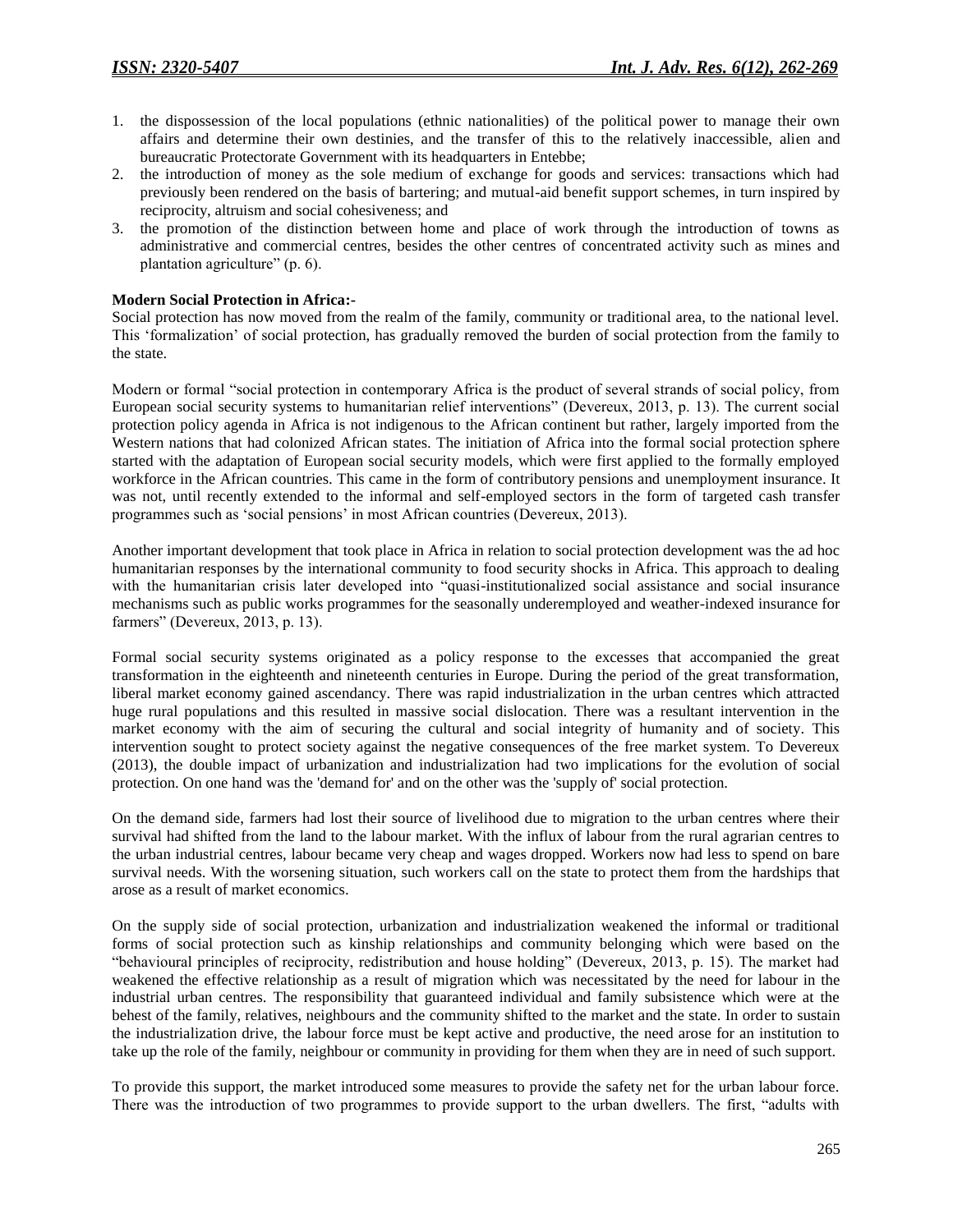labour capacity need (contributory) social security for periods when they are not working – unemployment insurance, retirement pensions and paid maternity and sick leave. Dependants who are not working – children, older persons, people living with disabilities – need state-funded (non-contributory) social welfare if their private support systems are inadequate" (Devereux, 2013, p.13). Bismarck devised a model which was successfully implemented in the United Kingdom following the 1942 Beveridge Report which "argued that for a social insurance system that would guarantee a minimum standard of living below which no one should be allowed to fall" (Devereux, 2013, p.13).

More formal social protection began after World War II with the introduction of pensions for public employees and formal private sector workers. However, these social security mechanisms still cover only about 10% of the population, leaving unprotected the vast majority of the poor, who earn their livelihoods in the informal sector.

Modern forms of social protection have therefore, become necessary as a result of the double impact of globalization and urbanization which have weakened the hitherto traditional system of social protection. The modern political system has lost the values of the traditional political system that made social protection the obligation of the whole community. The capacity of the community within which one lives to provide social protection to the vulnerable has also declined as a result of urbanization (Otoo and Osei-Boateng, 2012). The onus now, lies with the state to take care of the vulnerable. The state has therefore, developed a myriad of social protection schemes right from independence till date.

### **Social Protection in Ghana:-**

Since Ghana"s independence in 1957, the various governments have put in place a wide range of social protection programmes, all geared towards the protection of the vulnerable and the segment of the population living in poverty. Some of the social protection policies include; free healthcare, free education, scholarship for Ghanaians from the northern regions, SSNIT pension scheme, Programme of Action to Mitigate the Social Coast of Adjustment (PAMSCAD), Free Compulsory and Universal Basic Education (FCUBE), Free Maternal Healthcare, Capitation Grant, National Youth Employment Programme (NYEP), Livelihood Empowerment Against Poverty (LEAP), National Health Insurance Scheme (NHIS), the Ghana Schools Feeding Programme (GSFP), Ghana Youth Employment and Entrepreneurship Agency (GYEEDA) etc.

Until recently, when the National Social Protection Strategy (NSPS) was instituted to co-ordinate the various social protection programmes, the challenge to effective social protection in Ghana since independence according to Sultan and Schrofer (2008), had been the lack of a social policy framework that links the various initiatives, policies and programmes into a coherent whole. The National Social Protection Strategy (NSPS) was therefore established in 2007 to express the Ghanaian government"s vision of creating an all-inclusive and socially empowered society through the provision of sustainable mechanisms for the protection of persons living in situations of extreme poverty and related vulnerable exclusion.

The development of every nation hinges on the human capital which is always the product of its educational system. Over the years, there have been several interventions by governments to make sure that education is at its best in the country. There have been several educational reforms and policies which aimed at, among other things, increasing enrollment, attendance and retention. Such interventions in the educational sector include free education, student loan scheme, scholarships schemes, FCUBE, capitation grant etc. One of the recent educational policies is the Ghana School Feeding Programmes (GSFP).

School feeding is the provision of food to school children. School feeding has been classified into two main groups based on their modalities: in-school feeding, where children are fed in school; and take-home rations, where families are given food if their children attend school (Bundy, Burbano, Grosh, Gelli, Jukes and Drake, 2009). School Feeding has been recognized as an effective programme that alleviates hunger while supporting education, health and community development. Bundy et al (2009, p. 13) continued to suggest that "school feeding programs are often used for social protection purposes as much as or more than for education goals. The programs provide an explicit or implicit transfer to households of the value of the food distributed, with the value of the transfer varying significantly from in-school snacks at the lower end and large take-home rations at the upper end of the spectrum" They are of the opinion that school feeding has the overall objective of providing a productive safety net as part of the response to the social shocks of the current global crises, and a fiscally sustainable investment in human capital as part of long-term global efforts to achieve Education for All (EFA) and provide social protection for the poor.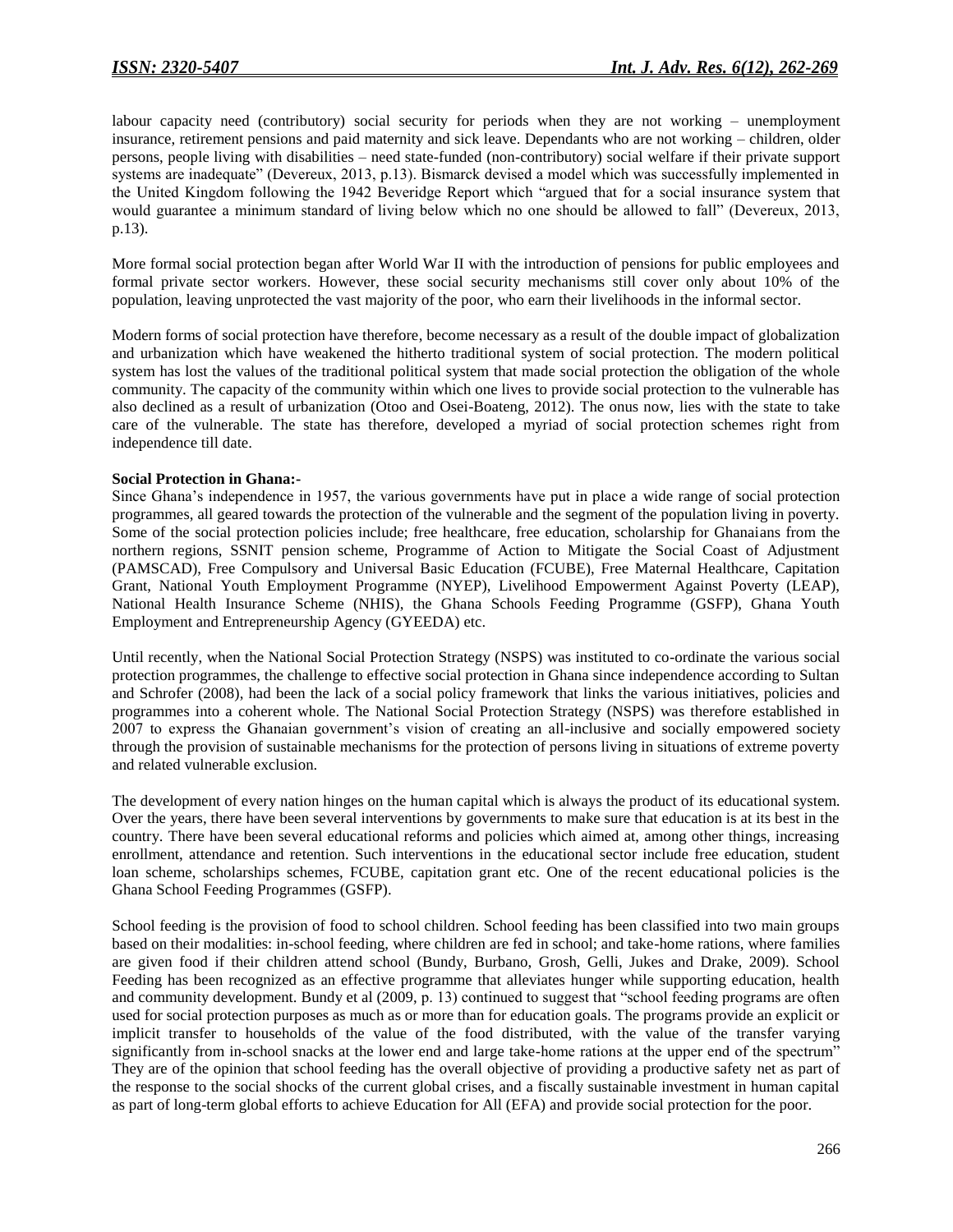#### **Evolution of Social Protection:-**

In the developing world, one tool that has been used to tackle poverty has been social protection. Social protection has become one of the most relevant poverty alleviation mechanisms. Social protection emerged as a result of factors including natural disasters, declining national economic fortunes, conditionalities of international financial institutions, the increasing and devastating effects of globalization among others. One major factor that brought the concept and the spread of social protection in the developing countries across the globe was the rise in poverty and vulnerability which followed the economic crises and structural adjustment in the 1980s and 1990s. These challenges have, however, persisted in the recovery phase, requiring action on the part of national governments to insulate their vulnerable populations from slipping into a state of destitution (Kalusopa, 2012; Adesina, 2011; Barrientos, 2010).

Current social protection policy agenda in Africa is not indigenous but largely imported. Two specific trajectories of social protection in Africa are identified. Firstly, the adaptation of European social security models, these were applied to the formal employees in colonial Africa. They were in the forms of contributory pensions and unemployment insurance. The other trajectory started with the international community"s ad hoc humanitarian responses to food shortages in Africa. There was then the development of quasi-institutionalized social assistance and social insurance mechanisms (Norton, Foster and Conway, 2001).

Formal social protection did not evolve in a vacuum. It was in responses to some situations that adversely affected human development. Social protection according to Norton, Conway, and Foster (2001), has long been a domestic concern of wealthy nations, and they have developed sophisticated institutional arrangements in order to protect their citizens against risk and provide assistance to the poor. This, had not been the case in the developing countries of the world where poverty and deprivation are very high. The preoccupation of the developing countries instead has been on the primacy of economic growth.

Since the late 1980s, policy attention shifted from mere economic growth to social protection instruments that were intended to mitigate the cost of structural adjustment in Sub-Saharan Africa (SSA). Social protection has been recognized as a very useful intervention strategy that can yield positive dividends. Social protection came in as the most appropriate policy instrument of choice for addressing poverty and vulnerabilities that had increased and in some cases arisen as a cost of the structural adjustment programme for the restructuring of the economies of the LDCs. These vulnerabilities had come about as a result of the failures of the market.

The Social Dimensions of Adjustment (SDA) programme was launched by the World Bank as an appropriate response to the mounting evidence of the severe social cost of the orthodox Structural Adjustment Programme (SAP). The SDA as launched by the World Bank, involved the use of safety nets to address the social costs of the Structural Adjustment Programme (SAP). The SDA strictly targeted the segment of the population considered to be in situations of high levels of impoverishment.

Ghana was among the first category of countries to have attempted to put a "human face" to structural adjustment. Due to the realization of the social costs that the structural adjustment programme had brought on the country, the Ghana government introduced the Programme of Action to Mitigate the Social Consequences of Adjustment (PAMSCAD). PAMSCAD have been followed by a number of programmes and policies targeted at mitigating against the high incidences of poverty among Ghanaians.

In Ghana, as in other sub-Saharan African states, social protection has become relevant in the fight against poverty. Such commitment to poverty alleviation came as a result of factors including natural disasters, declining national economic fortunes, conditionalities of international financial institutions, the increasing and devastating effects of globalization among others. One major factor that brought the concept and the spread of social protection in the developing countries across the globe was the rise in levels of poverty and vulnerabilities following the economic crises. The remedy to the economic crises called for the implementation of structural adjustment in the 1980s and 1990s. These challenges have, however, persisted in the recovery phase, requiring action on the part of governments to insulate their vulnerable populations from slipping into states of destitution and want (Kalusopa, 2012; Adesina, 2011; Barrientos, 2010).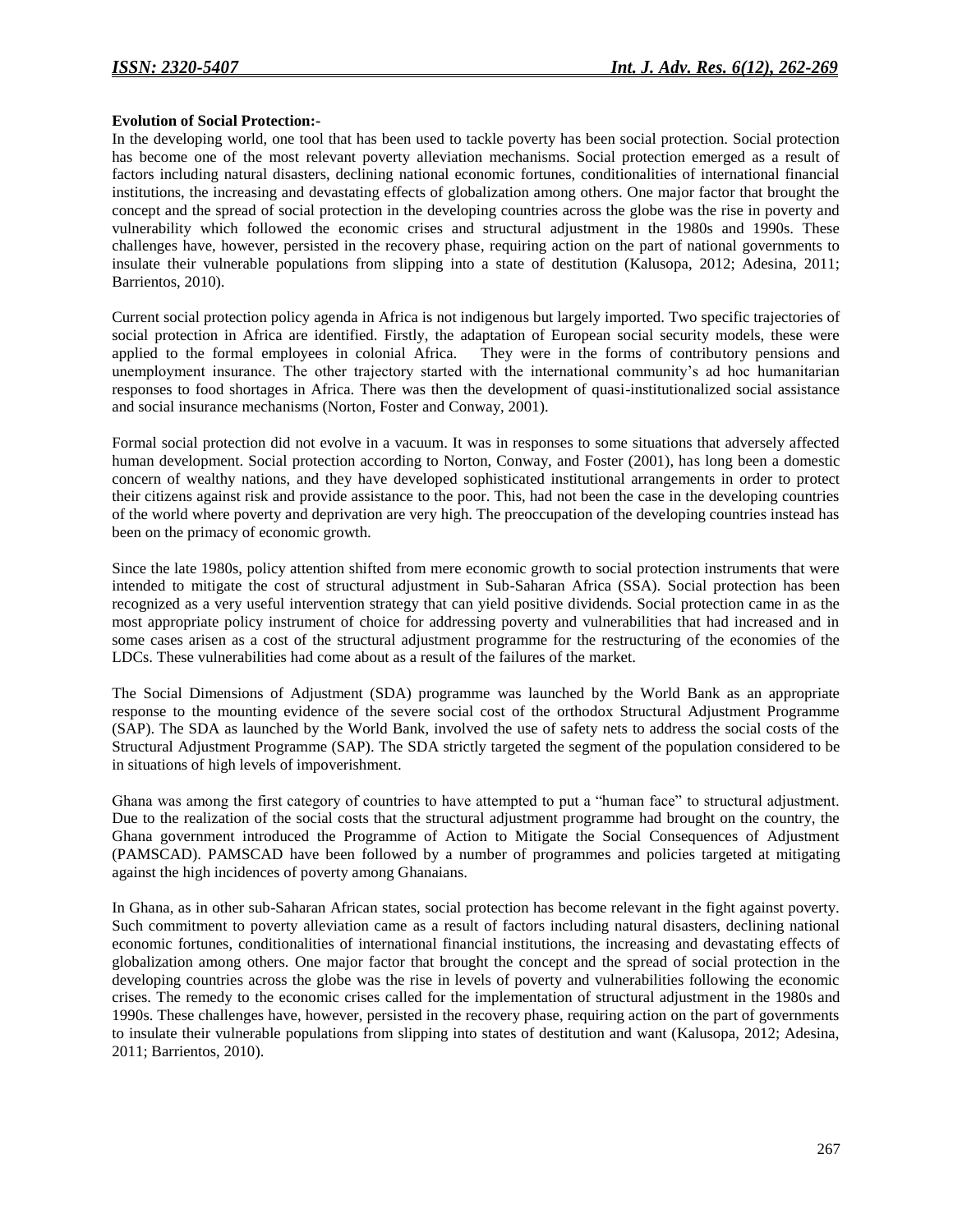# **Conclusion:-**

The public provision of social protection in sub-Saharan Africa is not new. However, the discussion on public social protection in this paper has revealed that its scope in terms of mechanisms and its beneficiary coverage in many countries are narrow. The spread of social assistance programmes that provide conditional or unconditional transfers in cash or in kind, and the production of social protection policy frameworks and strategy documents are the new dimensions of social protection in several sub-Saharan African countries.

For social protection to serve the intended purpose of alleviating abject poverty, there should be a concerted effort at combining the indigenous forms of social protection with the state sponsored forms of formal social protection. Due to the inherent flaws in formal social protection, the traditional/indigenous forms cannot be left out of the scheme of programmes when it comes to social protection. It is also crucial and worth noting that the indigenous forms of social protection have not been unable to offer the forms of cushioning it used to give to its members due to the dwindling capacity and influence of the indigenous traditional institutions including the extended family system. In offering social protection in Ghana, the state should endeavour to empower some traditional institutions like the chieftaincy institution in order to offer to support and complement the state in taking care of the vulnerable and underprivileged.

Social protection, whether traditional or modern, has become the single most important tool for dealing with poverty. A two prong approach of traditional and formal social protection should be promoted to reduce poverty and destitution.

# **References:-**

- 1. Adesina, J. O. (2011). Beyond the social protection paradigm: Social policy in Africa"s development. *Canadian Journal of Development Studies*, 32(4), 454-470. doi: 10.1080/02255189.2011.647441
- 2. Ahmad, M. A. I. (2001). Poverty alleviation and the third world. *Pakistan Economic and Social Review*, Vol. 39, No. 1 (Summer 2001), pp. 49-56. Department of Economics, University of the Punjab. Stable URL: http://www.jstor.org/stable/25825219
- 3. Barrientos, A. (2010). *Social protection and poverty*. (UNRISD Programme on Social Policy and Development Paper Number 42). Website: http://www.unrisd.org.80256B3C005BCF9
- 4. Bundy, D., Burbano, C., Grosh, M., Gelli, A., Jukes, M., & Drake, L. (2009). *Rethinking school feeding: Social safety nets, child development and the education sector.* Washington: The World Bank. Retrieved from http://www- wds.worldbank.org/external/default /WDSContentServer/WDSP/IB/ 2009/06/04/00033495520090604061014/Rendered/PDF
- 5. Chitonge, H. (2012). Social protection challenges in Sub-Saharan Africa: Rethinking regimes and commitments. *African Studies*, 71(3), 323-345. doi:10.1080/00020184.2012.740878
- 6. Conway, T., de Haan, A., & Norton, A. (2000). Social protection concepts and approaches: Implications for policy and practice in international development. In T. Conway, A. de Haan, & A. Norton, A. (Eds.), Social protection: New directions of donor agencies (pp. 5-20). London: Department for International Development. Retrieved from: https://www.odi.org/sites/odi.org.uk/files/odi-assets/publicationsopinionfiles/2233.pdf
- 7. Devereux, S. (2013). Trajectories of social protection in Africa. *Development Southern Africa*, 30:1, 13-23, DOI:10.1080/037 68 35X.2013.755871
- 8. Hutchful, E. (2002). *Ghana's adjustment experiences: The paradox of reform*. United Nations Research Institute for Social Development (UNRISD)
- 9. Kelly, T. J. (2001). Mexico in the 1990s: Economic Crisis,Social Polarization, and Class Struggle. *Latin American Perspectives*, Vol. 28, No. 3, Part 1 (May, 2001), pp. 84- 103 http://www.jstor.org/stable/3185150 Accessed: 03-10-2017 15:05 UTC
- 10. Kalusopa, T. (2012). Analysis of Social Protection Schemes in Africa. In T. Kalusopa, R. Dicks & C. Osei-Boateng (Eds.), Social Protection in Africa (pp. 51-66).Accra: African Labour Research Network.
- 11. Norton, A., Conway, T. & Foster, M. (2001). *Social protection concepts and approaches: Implications for policy and practice in international development,* (Working Paper 143). London: Overseas Development Institute.
- 12. Oduro, A. D. (2010). Formal and Informal social protection in Africa. Paper Prepared for the ERD.